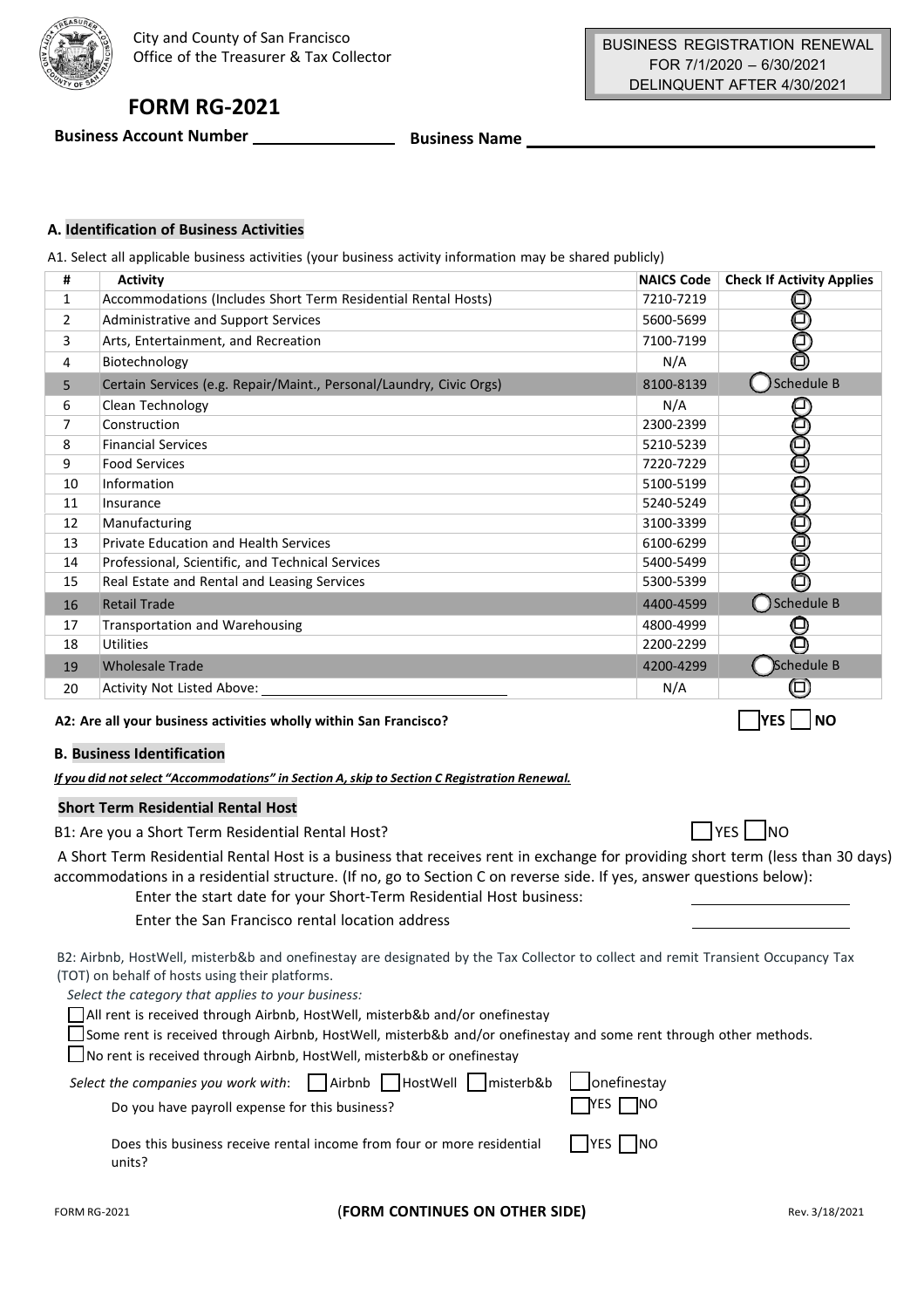$\overline{\phantom{0}}$ 

**INO** 

# **FORM RG-2021**

# **Business Account Number Business Name**

| <b>C. Registration Renewal</b>                                                                                                                                                                                                                                   |                   |
|------------------------------------------------------------------------------------------------------------------------------------------------------------------------------------------------------------------------------------------------------------------|-------------------|
| C1: Enter your 2019 Taxable San Francisco Gross Receipts (use worksheet to calculate if necessary):                                                                                                                                                              |                   |
| If your business is exempt from the registration fee, you will continue to see \$0 due at the end of this filing. Short-term residential rental<br>hosts and 501c3 status are common examples of businesses who may be exempt from the registration fee.         |                   |
| Enter your 2020 Taxable San Francisco Gross Receipts (enter whole numbers only):<br>C2:                                                                                                                                                                          |                   |
| Do you have taxable Business Personal Property in San Francisco? Business Personal Property is any tangible property owned,<br>C3:<br>claimed, used, possessed, managed, or controlled in the conduct of a trade or business. This includes machinery, fixtures, |                   |
| computers, appliances, equipment, and leasehold improvements.                                                                                                                                                                                                    | YES<br>INO        |
| Do you operate a restaurant or facility that prepares and serves food for delivery or carry out?<br>C4:                                                                                                                                                          | <b>YES</b><br>INO |
| Did any of the COVID-19 San Francisco Health Officer Orders require your business (or any portion thereof)<br>CS:<br>to completely stop operating? Please answer yes even if the closure was temporary.                                                          | <b>IYES</b><br>NO |
| C6: Did you receive more than 50% of your 2019 combined SF Gross Receipts from the business activities<br>described in the two questions above?* (For example, if 70% of 2019 receipts were from your hair salon,                                                | $\Box$ NO<br>YES. |
| and 30% were from your dog daycare, and only the hair salon had to shut down, select "yes")<br>C7: Enter your average number of employees per week, including those employed outside of San Francisco<br>Enter your number of San Francisco employees<br>C8:     |                   |
| Enter your 2019 San Francisco payroll expense<br>C9:                                                                                                                                                                                                             |                   |
| C10: Are you a lessor of residential real estate?                                                                                                                                                                                                                |                   |
| C11: Are you subject to the cannabis tax?                                                                                                                                                                                                                        |                   |

C12: Are you exempt from the Registration Fee? Common exemptions are  $501(c)$ ,  $501(d)$  or  $401(a)$ .  $YES$ 

If you answered "YES", attach required documentation that supports the exempt status. See instructions for details.

If your business is exempt from paying registration, skip to Section E and DO NOT submit payment with your renewal.

### **D. Obligation Summary**

**Fee Calculation** If you selected boxes 5, 16, or 19 as your Business Activity in Section A, use **Schedule B** in the instructions to determine your business registration fee. If you selected any other boxes, use **Schedule A** to determine your fee.

| D1.              | <b>Enter your 2019 Taxable San Francisco Gross Receipts</b>  |        |
|------------------|--------------------------------------------------------------|--------|
| D <sub>2</sub> . | Business Registration Renewal Fee (See instructions)         |        |
| D3.              | California State Fee (SB 1186)                               | \$4.00 |
| D4.              | Late Payment Penalty after April 30, 2021 (See instructions) |        |
| D5.              | Interest after April 30, 2021 (See instructions)             |        |
| D6.              | Administrative Fee after April 30, 2021 (See instructions)   |        |
| D7.              | Total Obligation Due - Sum lines D2 through D6               |        |

# **E. Certify & Submit**

I certify under penalty of perjury that I am the taxpayer (including an officer, general partner, member manager, executor, trustee, fiduciary, or other individual with the authority to bind the taxpayer), or an agent of the taxpayer authorized to sign thisform on behalf of the taxpayer pursuant to a validly executed Power of Attorney, and I have examined the foregoing business tax statement including any accompanying schedules or worksheets, and the information thereon is, to the best of my knowledge and belief, true and correct, and fully compliant with all the requirements provided in Articles 6, 12, 12-A, and 12-A-1 of the San Francisco Business and Tax Regulations Code. I acknowledge that I am providing information in response to a request for financial information pursuant to Section 6.5-1 of the San Francisco Business and Tax Regulations Code. I am required by law to complete this form in its entirety and understand this statement is subject to audit.

If this form is being filed by the Filer on behalf of a combined group, the Filer agrees to act as a surety and agent for each member of the combined group.

**Name**

Signature **Print Full Name** 

Date

**Email Telephone Telephone Telephone Telephone Telephone Telephone Telephone Telephone Telephone Telephone Telephone Telephone Telephone Telephone Telephone Telephone Telephone Telephone**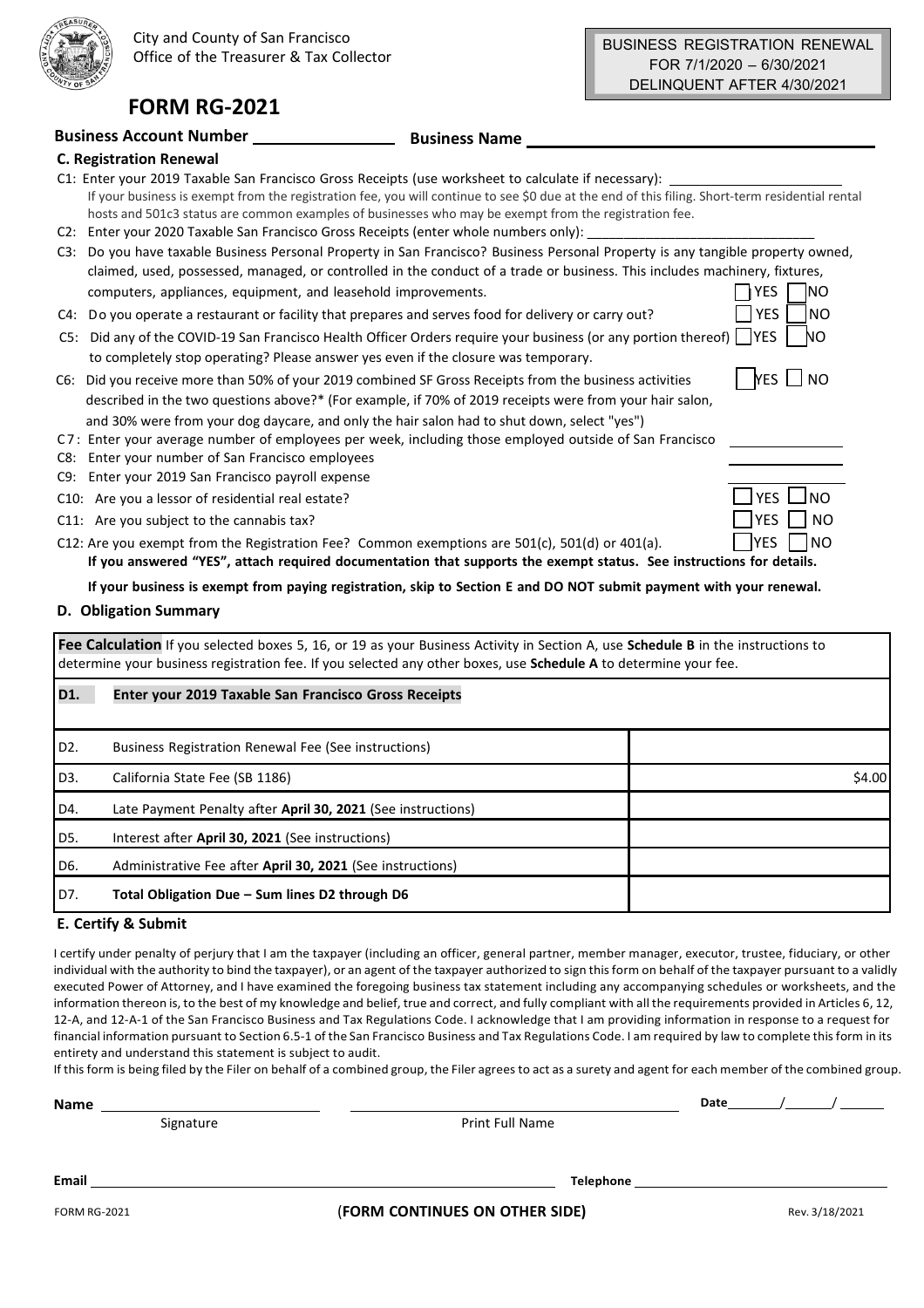

# **FORM RG-2021**

**Business Account Number Business Name Business Name** 

| Gross Receipts for Tax Year 2019 | <b>Schedule A</b> | <b>Schedule B</b> |
|----------------------------------|-------------------|-------------------|
| \$0 to \$100,000                 | \$103             | \$86              |
| \$100,001 to \$250,000           | \$172             | \$143             |
| \$250,001 to \$500,000           | \$287             | \$230             |
| \$500,001 to \$750,000           | \$575             | \$460             |
| \$750,001 to \$1,000,000         | \$805             | \$690             |
| \$1,000,001 to \$2,500,000       | \$345             | \$230             |
| \$2,500,001 to \$7,500,000       | \$575             | \$460             |
| \$7,500,001 to \$15,000,000      | \$1,725           | \$1,294           |
| \$15,000,001 to \$25,000,000     | \$5,751           | \$4,313           |
| \$25,000,001 to \$50,000,000     | \$14,379          | \$8,627           |
| \$50,000,001 to \$100,000,000    | \$25,882          | \$17,255          |
| \$100,000,001 to \$200,000,000   | \$34,510          | \$23,006          |
| \$200,000,001 and over           | \$40,261          | \$34,510          |

# **Business Registration Renewal Fee Schedules**

Schedule A applies to all businesses in San Francisco as a general rule. Schedule B applies to those businesses that are required to report all of their gross receipts in retail trade, wholesale trade, and certain services.

- **Retail trade** includes the activity of retailing any type of personal property, generally without significantly transforming its characteristics, and rendering services incidental to the retail sale of property; it includes business activity described in NAICS codes 44 and 45.
- **Wholesale trade** includes the activity of wholesaling property, generally without transformation, and rendering services incidental to the sale of property on a wholesale basis; it includes business activity described in NAICS code 42.
- **Certain services** includes the repair and maintenance services, personal and laundry services, and religious, grantmaking, civic, professional and similar organizations that are not otherwise exempt; it includes business activity described in NAICS codes 811, 812 and 813.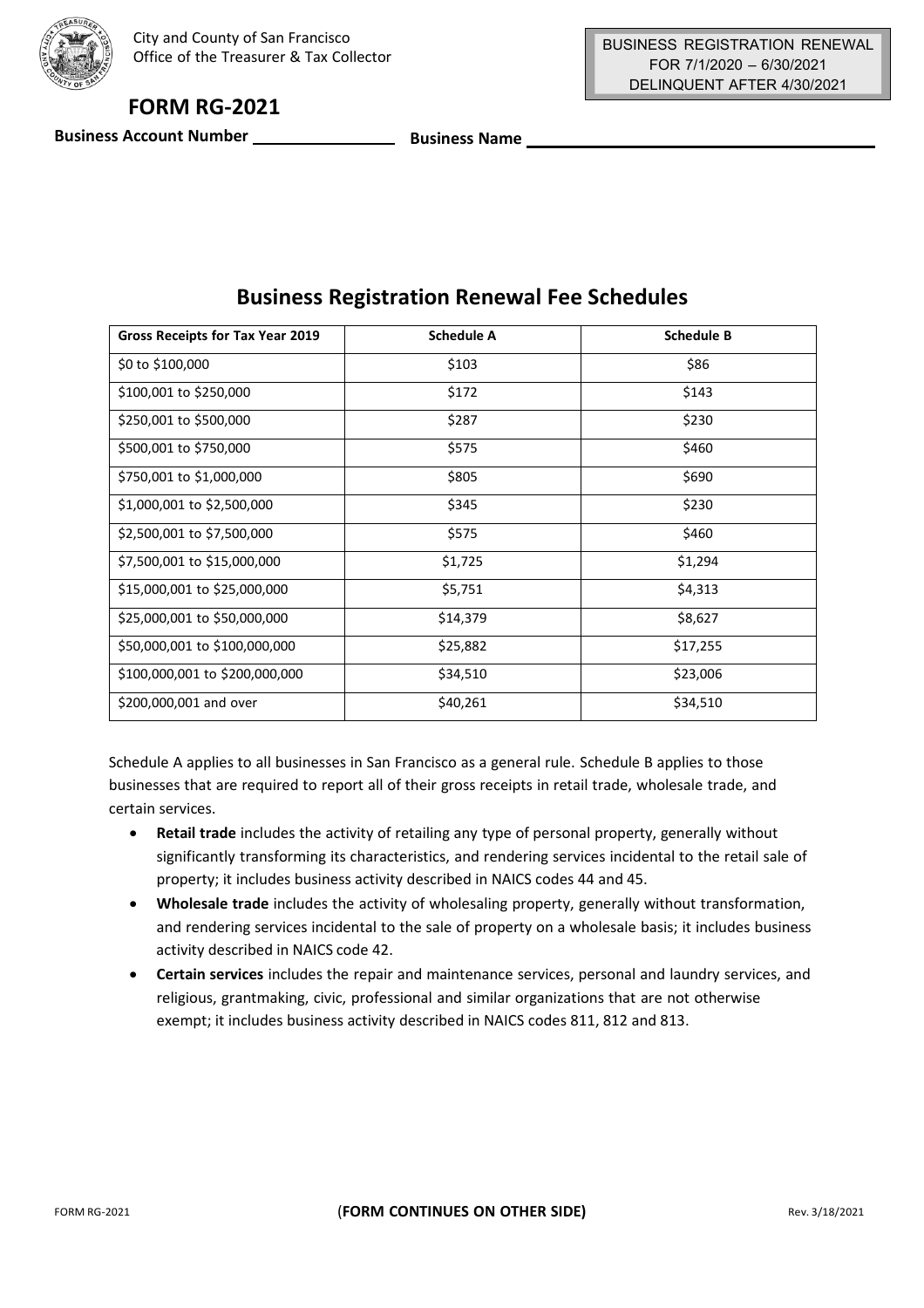

# **FORM RG-2021 Instructions**

First, input your Business Account Number and Business Name at the top of the form.

### **Section A. Identification of Business Activities**

*Question A1:* Mark the box next to each business activity in which you engaged in calendar year 2019, regardless of the amount of gross receipts that the business activity generated. Businesses are required to categorize their business activities by using their North American Industry Classification System ("NAICS") code. For a list of business activities with a brief description go to [www.sftreasurer.org/naics.](http://www.sftreasurer.org/naics)

*Question A2:* If all your business activities are wholly within San Francisco, answer "Yes", otherwise, mark the box next to "No".

### **Section B. Business Identification (Short Term Residential Rental Host)**

*Question B1:* A short-term residential rental ("host") is a business that receives rent in exchange for providing short-term (less than 30 days) accommodations in a residential structure. Some hosts receive rent payments through a website company, while others receive payment directly from their guest. If your business includes a Short Term Residential Rental, answer "Yes" and continue to question B2. If your business does not include a Short Term Residential Rental, answer "No" and continue to Section C on the reverse side of the form. Enter the start date of your Short Term Residential Host business. Enter the San Francisco rental location address.

*Question B2:* Airbnb, HostWell, misterb&b, and onefinestay are designated by the Tax Collector to collect and remit Transient Occupancy Tax ("TOT") on behalf of hosts using their online platforms. Rental income not received through Airbnb, HostWell. misterbnb or onefinestay must be taxed and remitted directly to the Tax Collector. Select the category that applies to your business. If any of your rent is received through Airbnb, HostWell, misterb&b or onefinestay select the applicable companies. If you have a payroll expense answer "Yes", otherwise, mark the box next to "No". If you collect rental income from a four or more residential units, answer "Yes", otherwise, mark the box next to "No".

### **Section C. Registration Renewal**

*Question C1:* If all your business activities are within San Francisco, input your total gross receipts for your business. If you have business activities both inside and outside of San Francisco, AND your total gross receipts for calendar year 2019 were less than \$100,000, you will owe the minimum registration fee regardless of your allocation or apportionment.

Fifty percent (50%) of amounts received from rent-controlled properties may be excluded from gross receipts for residential landlords.

If you do business both inside and outside of San Francisco and your gross receipts exceeded \$100,000 in calendar year 2019, use the Gross Receipts worksheets at the following link to calculate your San Francisco gross receipts (you do not need to complete the tax calculation.) The worksheet may be found here: https://sftreasurer.org/grossreceiptsworksheet

*Question C2:* Write your 2020 Taxable San Francisco Gross Receipts on the line.

*Question C3:* If the business had taxable Business Personal Property in San Francisco in tax year 2019, mark the box next to "Yes." Otherwise, mark the box next to "No". Visit [www.sfassessor.org](http://www.sfassessor.org/) and search Business Personal Property to learn more.

*Question C4:* If you operate a restaurant or facility that prepares and serves food for delivery or carry out, mark the box "Yes." Otherwise, mark the box next to "No."

*Question C5:* If any of the COVID-19 San Francisco Health Officer Orders require your business (or any portion thereof) to completely or temporarily stop operating, mark the box "Yes." Otherwise, mark the box next to "No."

FORM RG-2021 INSTRUCTIONS City & County of San Francisco Office of the Treasurer & Tax Collector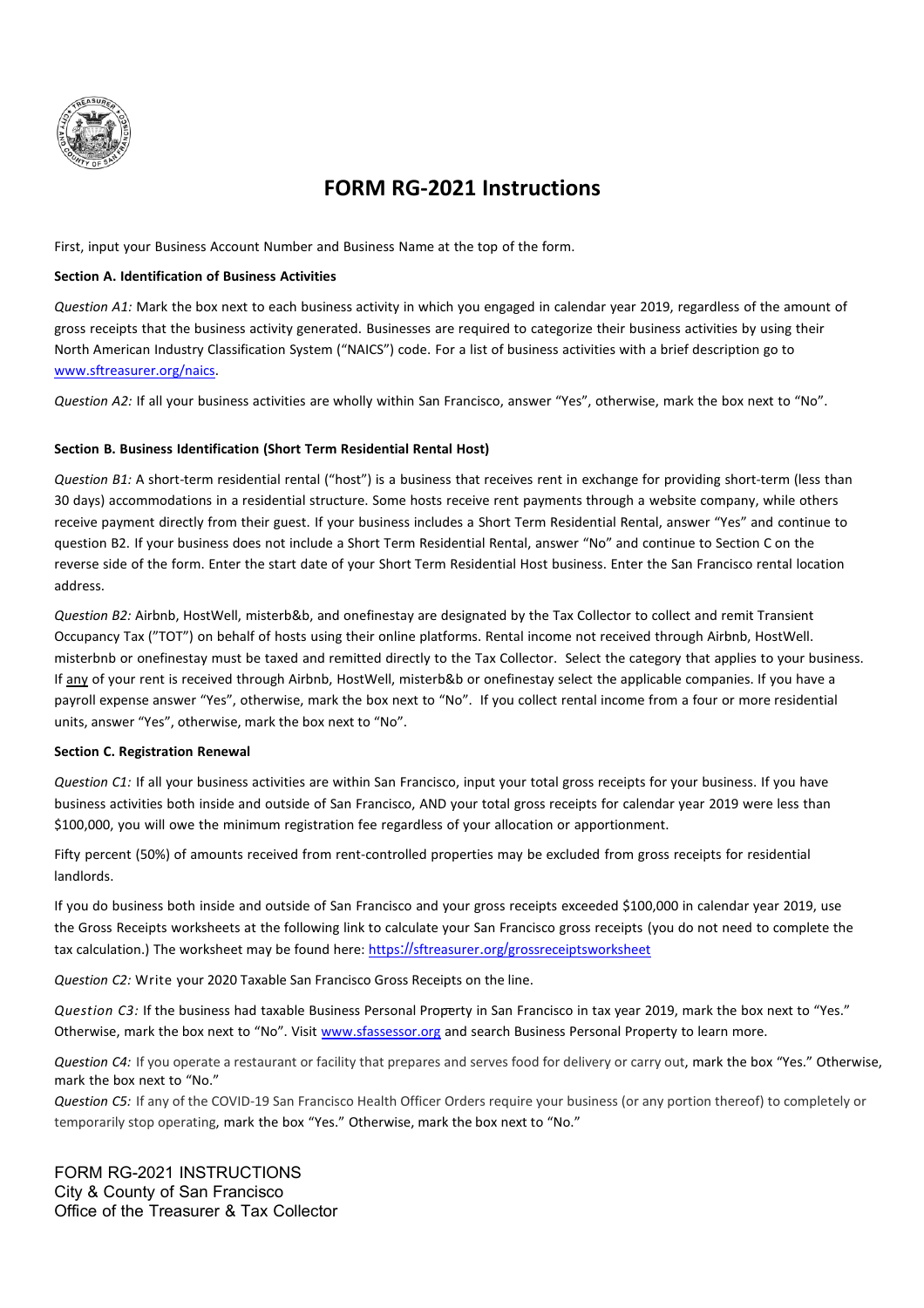

*Question C6*: If you receive more than 50% of your 2019 combined SF Gross Receipts from the business activities described in the two questions above (For example, if 70% of your 2019 receipts were from your hair salon, and 30% were from your dog daycare, and only the hair salon had to shut down), mark the box "Yes." Otherwise, mark the box next to "No."

*Question C7*: Write the average number of employees per week in calendar year 2019, including those employed outside of San Francisco on the line. This is a survey question that does not affect your business registration renewal amount due.

*Question C8*: Write the average number of San Francisco employees per week in calendar year 2019 on the line.

*Question C9:* Write your San Francisco payroll expense for tax year 2019 on the line.

*Question C10*: If you are a lessor of residential real estate, mark the box next to "Yes." Otherwise, mark the box next to "No".

*Question C11:* If you are subject to the cannabis tax, mark the box next to "Yes." Otherwise, mark the box next to "No."

*Question C12*: If the business is exempt from the business registration renewal fee, mark the box next to "Yes", attach required documentation that supports the exempt status. Our office will review your documentation to verify tax-exempt status. Otherwise, mark the box next to "No" and continue to Section E. Any organization having a formally recognized exemption from income taxation pursuant to Section 501(c), 501(d) or 401(a) of the Internal Revenue Code of 1986, as amended, as qualified by Sections 502, 503, 504 and 508 of the Internal Revenue Code of 1986, as amended, shall not be required to pay a registration fee unless the organization is also engaged within the City in an unrelated trade or business within the meaning of Section 906 of Article 12-A or Section 954 of Article 12-A-1. A person shall be exempt from paying the registration fee required by this Section if and to the extent that, and only so long as, federal or state law prohibits the imposition of the registration fee upon such person.

If you are a short term residential rental host whose ONLY business activity is Accommodations, AND your payroll expense is zero AND you rent out three or fewer units, you qualify as a host exempt. Do not submit documentation or payment with your Renewal.

### **Section D. Obligation Summary**

D1: *If all your business activities are within San Francisco*, input your total gross receipts for your business. If you have business activities both inside and outside of San Francisco, AND your total gross receipts for calendar year 2019 were less than \$100,000, you will owe the minimum registration fee regardless of your allocation or apportionment. Fifty percent (50%) of amounts received from rent-controlled properties may be excluded from gross receipts for residential landlords.

*D2: Business Registration Renewal Fee*: If you marked that you are Exempt from the fee in Section C, input zero (\$0) in line D2. If you indicated that your gross receipts were **only** within activities on rows 5, 16, or 19, then you must use Schedule B in the above table to determine your fee to input on line D2. However, if you select any other activities, you must use Schedule A in the above table to determine your fee to input on line D2.

*D3: California State Fee (SB 1186)*: The State of California has imposed an additional state fee of \$4.00 on the renewal of business licenses for purposes of increasing disability access and compliance with construction-related accessibility requirements and developing educational resources for businesses to facilitate compliance with federal and state disability laws. For more information on SB 1186, please visi[t http://leginfo.legislature.ca.gov.](http://leginfo.legislature.ca.gov/)

*D4. Late Payment Penalty***.** Payments received or postmarked after **April 30, 2021** are subject to a late penalty that is the registration renewal fee multiplied by the penalty percentage in the table below.

| Payment Received After | Payment Received By | <b>Penalty Percentage</b> |
|------------------------|---------------------|---------------------------|
| 4/30/2021              | 5/31/2021           | 5%                        |
| 5/31/2021              | 6/30/2021           | 10%                       |
| 6/30/2021              | 7/31/2021           | 15%                       |
| 7/31/2021              | N/A                 | 40%                       |

### **Table of Penalty Percentages**

FORM RG-2021 INSTRUCTIONS City & County of San Francisco Office of the Treasurer & Tax Collector